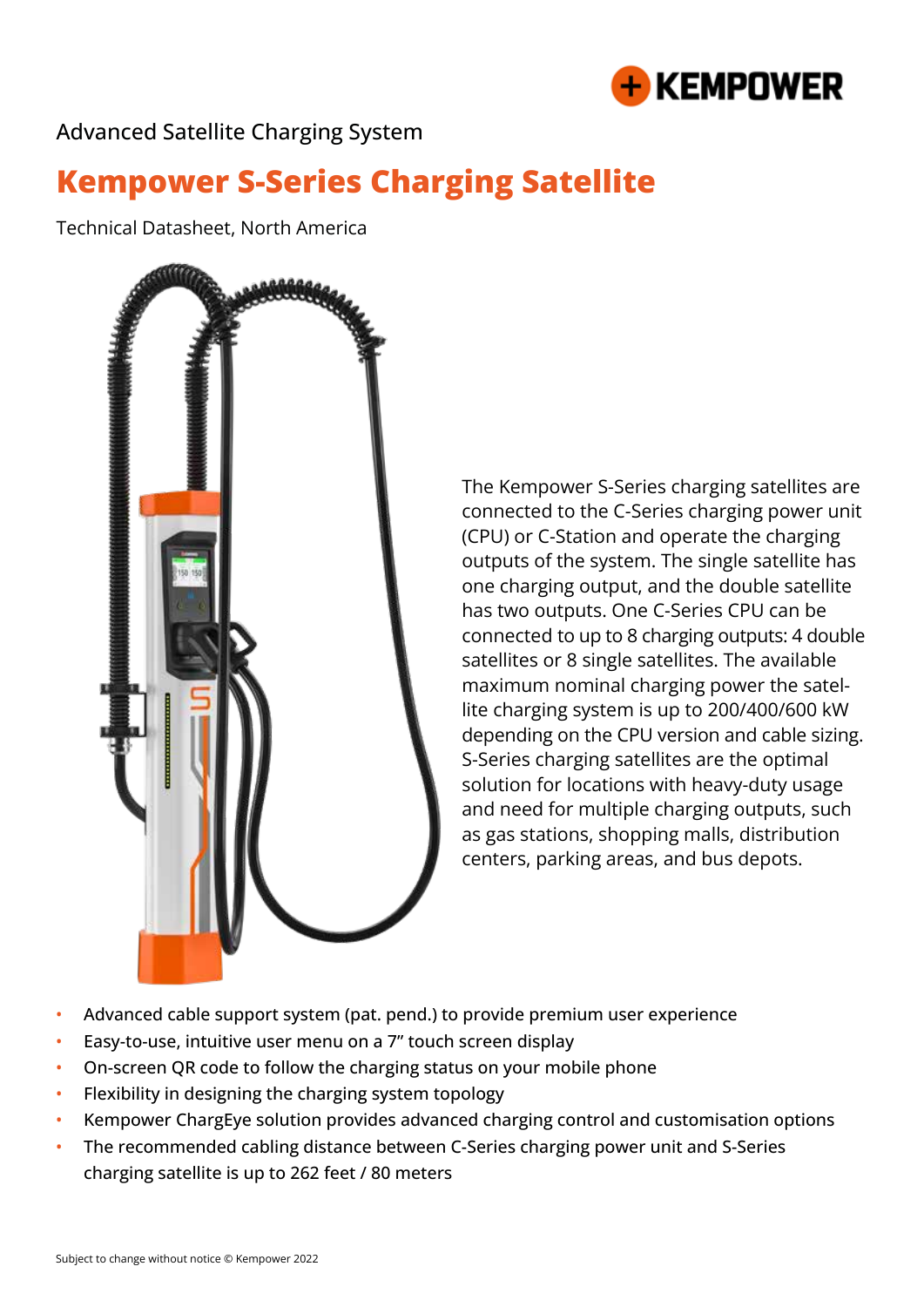



- 1. Charging cable support spring system
- 2. 7" touch screen display
- 3. RFID reader (ISO14443A)
- 4. Charging cable holders
- 5. Charging status indication LEDs
- 6. Mounting flange

#### **Product code interpretation examples: SUD5CS, SUU7CPC0**

|        | S-Series                                                                                              |
|--------|-------------------------------------------------------------------------------------------------------|
| UD, UU | Charging method, $UD = CCS1$ & CHAdeMO, $UU = 2 \times CC51$                                          |
| 5C, 7C | Charging cable, $5 = 26.4$ ft / 5 m, $7 = 23$ ft / 7 m,<br>$C = 200$ A nominal charging cable current |
|        | User interface, $S =$ standard interface, $P =$ EMV contactless payment terminal                      |
|        | ETL approved product                                                                                  |
|        | Unbranded, no stickers, black roof & base                                                             |

### **Charging method**

| U  | CCS1                      |
|----|---------------------------|
| UL | $2 \times CCS1$           |
| UD | <b>CCS2 &amp; CHAdeMO</b> |
| D  | CHAdeMO                   |

## **Nominal charging cable current**

| B | 125 A (CHAdeMO) |
|---|-----------------|
| ╰ | 200 A (CCS1)    |
| E | 300 A* (CCS1)   |

\*500 A (max. 10 min) in +77˚F / +25˚C with single charging output \*375 A continuous in +77˚F / +25˚C with double charging outputs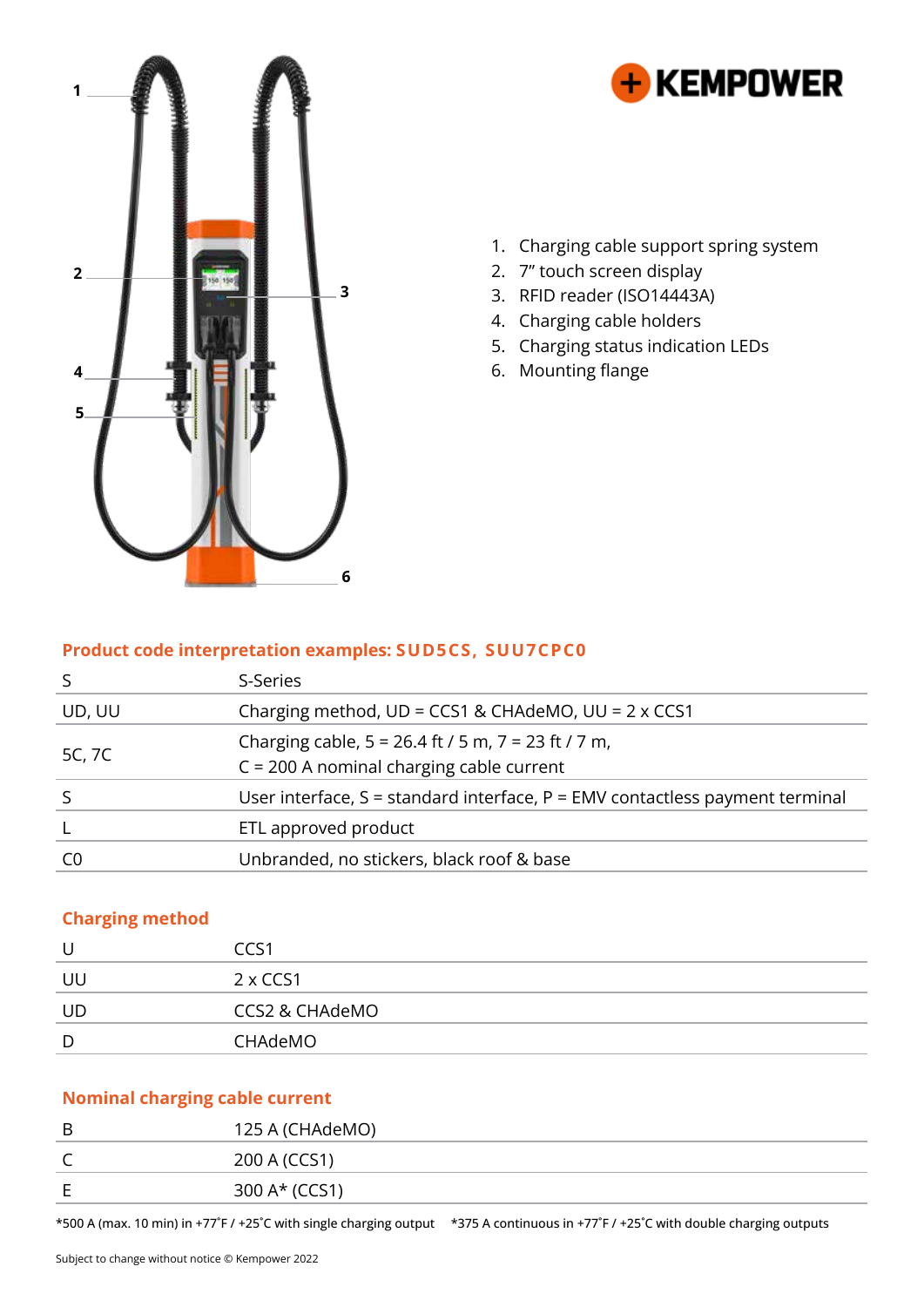

## **General electric specifications**

| DC charging plug options | CCS1 IEC 62196-3, CHAdeMO |
|--------------------------|---------------------------|
| Voltage                  | Max. 1000 V <sub>PC</sub> |
| Standby power            | 25 W                      |

## **Environmental specifications**

| Operating temperature | $-22+122$ °F / $-30+50$ °C<br>(with CHAdeMO up to $+104^{\circ}F / +40^{\circ}C$ ) |
|-----------------------|------------------------------------------------------------------------------------|
| Current derating      | -1.5% of max. charging current per 1°C (above +104°F / +40°C)                      |
| Maximum altitude      | 6562 ft / 2000 m (without altitude derating)                                       |
| Altitude derating     | -1.4% of max. charging current per 328 ft / 100 m<br>(above 6562 ft /2000 m)       |
| Storage temperature   | $-40+140$ °F / $-40+60$ °C                                                         |
| Enclosure             | IP54, IK10                                                                         |
| Ambient air humidity  | < 95% relative humidity                                                            |

#### **Connections (via C-Series / C-Station)**

| WiFi           | 802.11 b/g/n (2.4/5 GHz)     |
|----------------|------------------------------|
| Cellular / GPS | LTE-FDD, LTE-TDD, WCDMA, GSM |
| Ethernet       | RJ45, IEEE 802.3 / 802.3u    |
| <b>OCPP</b>    | $1.6$   $/2.0$               |
| Connectivity   | Kempower ChargEye solution   |

## **Electrical protections**

Charging cable temperature monitoring

Earth leakage monitoring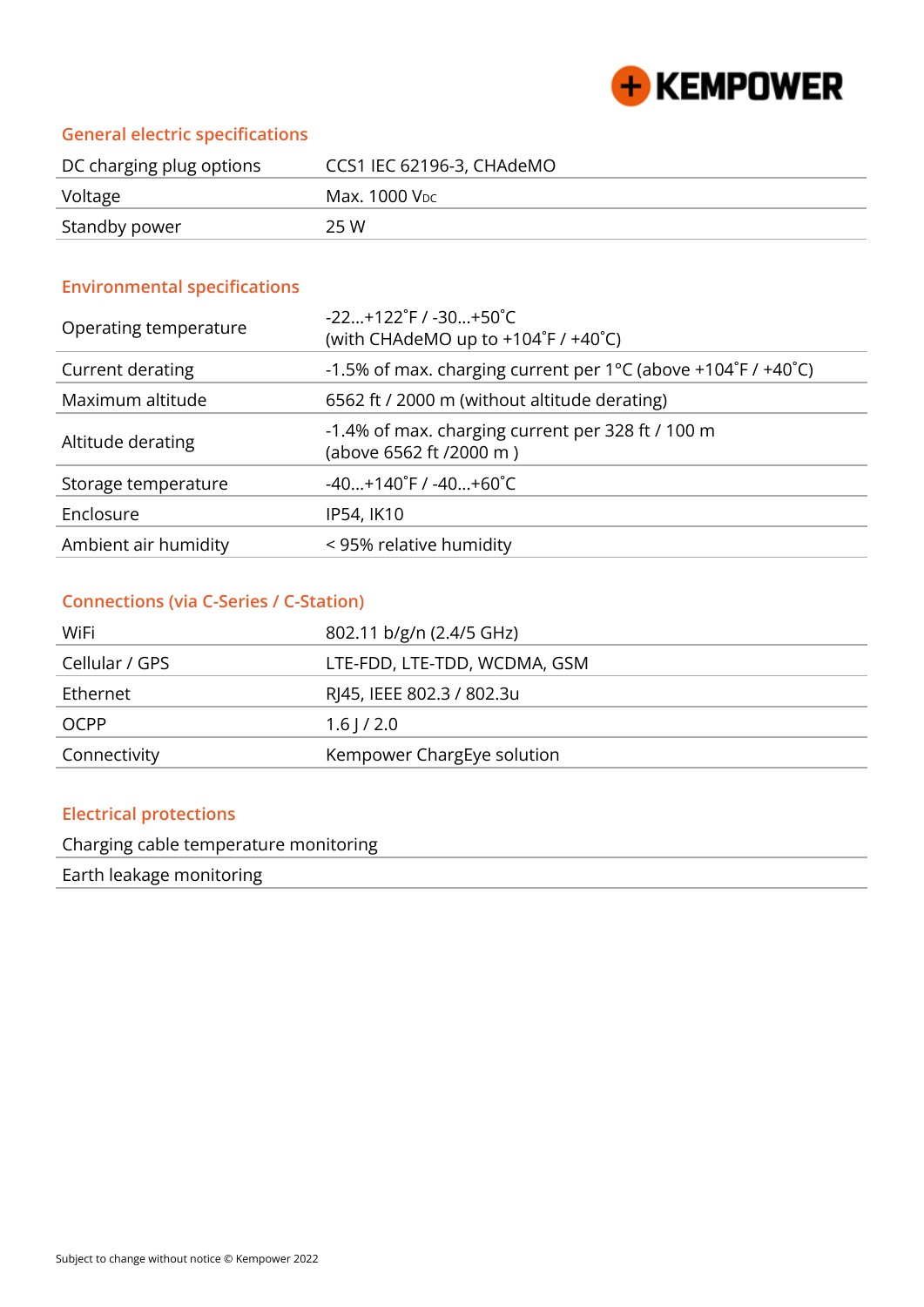

| <b>Product</b><br>code | <b>Charging</b><br>outputs | <b>Charging</b><br>method                        | Simult.<br>charging<br>with 2<br>outputs | Max. continuous Charging<br>charging<br>current [A] | power [kW]<br>at 400 V <sub>DC</sub> | <b>Charging</b><br>power [kW]<br>at 800 V <sub>DC</sub><br>(w/ C800) | Weight<br>[lbs/kg] |
|------------------------|----------------------------|--------------------------------------------------|------------------------------------------|-----------------------------------------------------|--------------------------------------|----------------------------------------------------------------------|--------------------|
|                        |                            | Product codes with 16.4 ft / 5 m charging cables |                                          |                                                     |                                      |                                                                      |                    |
| SU5CSL                 | 1                          | CCS1                                             | no                                       | 200 A                                               | 80 kW                                | 160 kW                                                               | 146 lbs<br>66 kg   |
| SU5ESL                 | 1                          | CCS1                                             | no                                       | 300 A                                               | 120 kW                               | 240 kW                                                               | 218 lbs<br>99 kg   |
| SUU5CSL                | $\overline{2}$             | $2 \times CCS1$                                  | yes                                      | $2 \times 200$ A                                    | 2 x 80 kW                            | 2 x 160 kW                                                           | 218 lbs<br>99 kg   |
| SUU5ESL                | $\overline{2}$             | $2 \times CCS1$                                  | yes                                      | $2 \times 300$ A                                    | 2 x 120 kW                           | 2 x 240 kW                                                           | 364 lbs<br>165 kg  |
| SUD5CBSL               | $\overline{2}$             | <b>CCS1&amp;</b><br>CHAdeMO                      | yes                                      | 200 A &<br>125 A                                    | 80 kW &<br>50 kW                     | 160 kW &<br>100 kW                                                   | 212 lbs<br>96 kg   |
| SUD5EBSL               | $\overline{2}$             | <b>CCS1&amp;</b><br>CHAdeMO                      | yes                                      | 300 A &<br>125 A                                    | 120 kW &<br>50 kW                    | 240 kW &<br>100 kW                                                   | 284 lbs<br>129 kg  |
| SD5BSL                 | 1                          | CHAdeMO                                          | no                                       | 125 A                                               | 50 kW                                | 100 kW                                                               | 139 lbs<br>63 kg   |
|                        |                            | Product codes with 7 m charging cables           |                                          |                                                     |                                      |                                                                      |                    |
| SU7CSL                 | 1                          | CCS1                                             | no                                       | 200 A                                               | 80 kW                                | 160 kW                                                               | 150 lbs<br>68 kg   |
| SU7ESL                 | 1                          | CCS1                                             | no                                       | 300 A                                               | 120 kW                               | 240 kW                                                               | 227 lbs<br>103 kg  |
| SUU7CSL                | $\overline{2}$             | $2 \times CCS1$                                  | yes                                      | $2 \times 200$ A                                    | $2 \times 80$ kW                     | 2 x 160 kW                                                           | 227 lbs<br>103 kg  |
| SUU7ESL                | $\overline{2}$             | 2 x CCS1                                         | yes                                      | 2 x 300 A                                           | 2 x 120 kW                           | 2 x 240 kW                                                           | 379 lbs<br>172 kg  |
| SUD7CBSL               | $\overline{2}$             | <b>CCS1&amp;</b><br>CHAdeMO                      | yes                                      | 200 A &<br>125 A                                    | 80 kW &<br>50 kW                     | 160 kW &<br>100 kW                                                   | 218 lbs<br>99 kg   |
| SUD7EBSL               | $\overline{2}$             | <b>CCS1&amp;</b><br>CHAdeMO                      | yes                                      | 300 A &<br>125 A                                    | 120 kW &<br>50 kW                    | 240 kW &<br>100 kW                                                   | 295 lbs<br>134 kg  |
| SD7BSL                 | 1                          | CHAdeMO                                          | no                                       | 125 A                                               | 50 kW                                | 100 kW                                                               | 143 lbs<br>65 kg   |

Note: versions with payment terminal, change S to P in the end of the product code, e.g. SU7C**P**L

## **Compliance to standards**

| Electrical safety | IEC 61851-1, IEC 61851-23        |
|-------------------|----------------------------------|
| EMC, Harmonics    | IEC 61851-21-2                   |
| Conforms to       | UL Std. 2202, 2231-2             |
| Certified to      | CSA Std. C22.2 No. 281.2, C107.1 |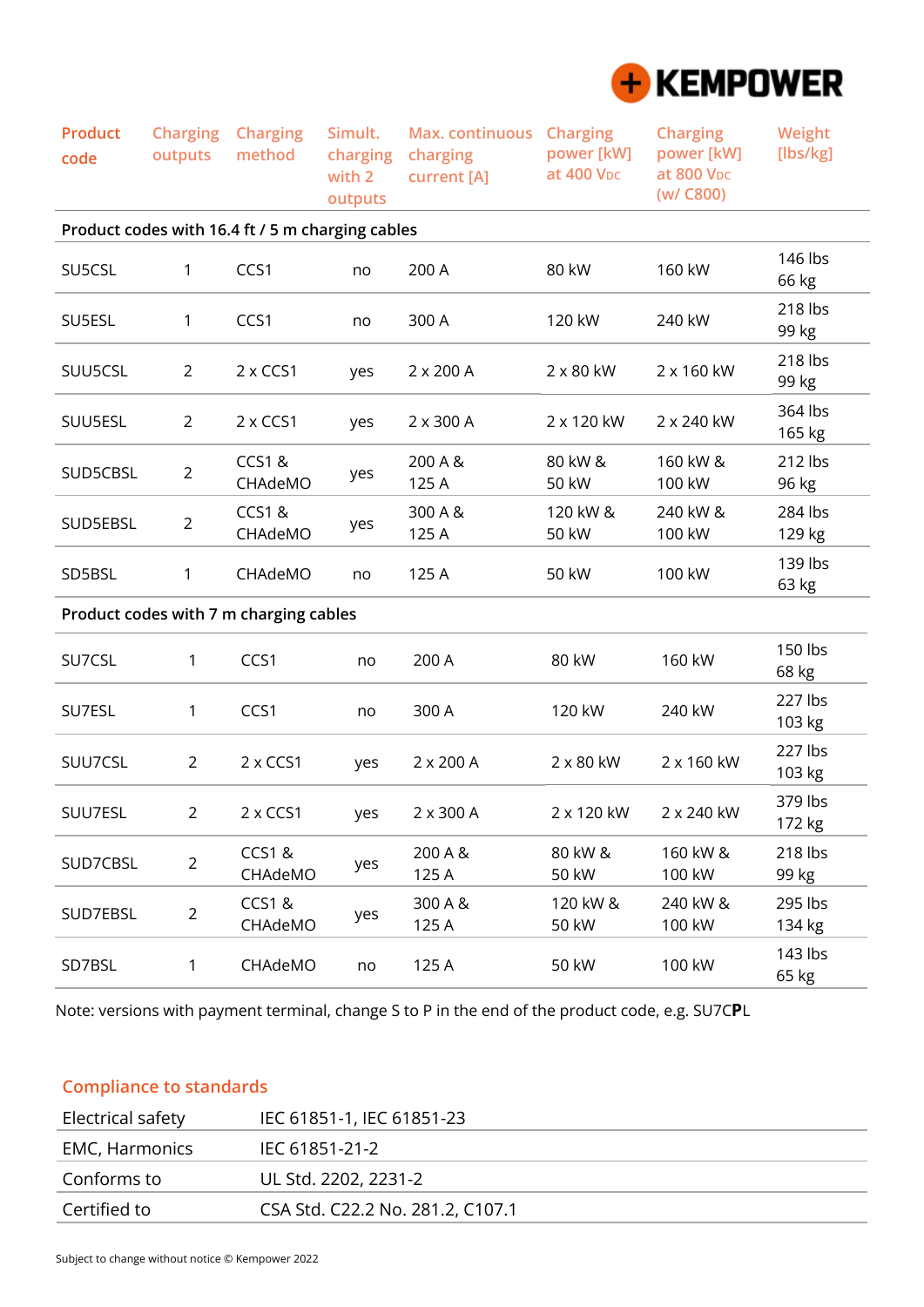

## **Mechanical dimensions (WxHxD), footprint**

11.8 x 59.8 x 11.8 inch / 300 x 1518 x 300 mm

#### **S-Series with two DC charging outputs**